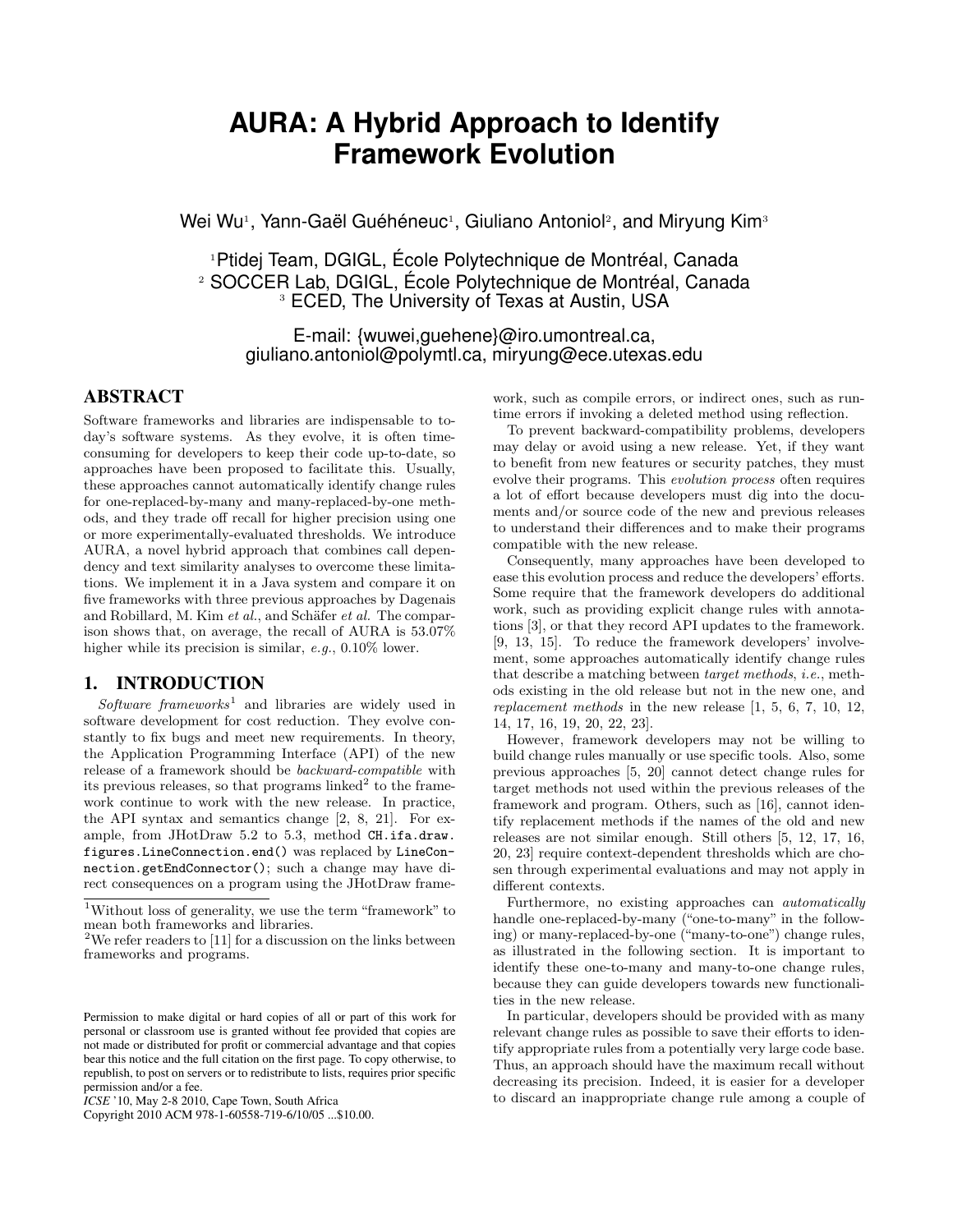hundred rules than to identify an appropriate change rule among thousands of possible method pairs.

Consequently, we propose a novel hybrid language- and context-independent approach, AURA (AUtomatic change Rule Assistant), that combines the advantages and overcomes the limitations of previous approaches:

- 1. It increases recall by combining call dependency and text similarity analyses in a multi-iteration algorithm;
- 2. It automatically adapts to different frameworks by not using any experimentally-evaluated threshold;
- 3. It reduces developers' efforts by automatically generating one-to-many and many-to-one change rules.

Using a detailed evaluation on four medium-size real-world systems, we show that the percentage of one-to-many and many-to-one change rules covers 8.08% of the total number of target methods. Moreover, the results of the evaluation show that the combination of call dependency and text similarity analyses into a multi-iteration algorithm improves, on average, recall by 53.07% in comparison to previous approaches with a slight decrease of 0.10% in precision. In our evaluation, we also apply AURA to Eclipse and compare its results with those of SemDiff developed by Dagenais and Robillard [5]. We show that the approximated precision of AURA is 92.86% while SemDiff's is up to 100.00%.

In the remainder of this paper, Section 2 presents motivating examples that illustrate the limitations of previous approaches. Section 3 discusses related work. Section 4 describes our approach while Section 5 evaluates it on five real-world systems. Section 6 discusses open issues and Section 7 concludes this paper and discusses future work.

# 2. MOTIVATING EXAMPLES

We illustrate the advantages of AURA with the following motivating examples.

#### *Multi-iteration Algorithm.*

Let us assume that a developer must adapt her Client program from using Eclipse JDT 3.1 to its 3.3 release, as shown in Figure 1. The method Indents.computeIndent- $Length(\ldots)$  was called in 3.1. However this method on longer exists in 3.3. Using an automatic approach, the developer would expect to obtain the following change rules:

- (1) Indents.getChangeIndentEdits(...)
- ↺ IndentManipulation.getChangeIndentEdits(...)
- (2) Indents.computeIndentLength(...)
- ↺ IndentManipulation.indexOfIndent(...)

where  $\circlearrowleft$  means "should be replaced with".

Previous approaches, using either text similarity [16] or call dependency [5, 20] analyses, could provide the developer with the first change rule but would not readily suggest the second one, because the method signatures are not similar enough and the callers of the methods changed as well. AURA would report the two change rules above.

With its multi-iteration algorithm, AURA detects that Indents.getChangeIndentEdits(...) is replaced by IndentManipulation.getChangeIndentEdits(...) in the first iteration. Then, in the following iteration, using the first change rule, AURA also reports that Indents.computeInd-

```
// Version 3.1
package org.eclipse.jdt.internal.core.dom.rewrite;
public class SourceModifier implements ISourceModifier {
    public ReplaceEdit[] getModifications(String source){
        ...
        return Indents.getChangeIndentEdits(...);
    }
}
package org.eclipse.jdt.internal.core.dom.rewrite;
class Indents {
    void getChangeIndentEdits(...) {
        ...
        int length= Indents.computeIndentLength(...);
        ...
    }
}
// Version 3.3
package org.eclipse.jdt.internal.core.dom.rewrite;
public class SourceModifier implements ISourceModifier {
    public ReplaceEdit[] getModifications(String source){
        ...
        return IndentManipulation.getChangeIndentEdits(...);
    }
}
package org.eclipse.jdt.core.formatter;
class IndentManipulation {
    void getChangeIndentEdits(...) {
        ...
        int length= this.indexOfIndent(...);
        ...
    }
}
```
#### Figure 1: Example of many iterations

```
// Version 5.2
protected JMenu createEditMenu() {
    ...
    menu.add(new CutCommand("Cut", view()),
        new MenuShortcut('x'));
    ...
}
// Version 5.3
protected JMenu createEditMenu() {
    ...
    menu.add(new UndoableCommand(
        new CutCommand("Cut", this)),
        new MenuShortcut('x'));
    ...
}
```
Figure 2: Example of a one-to-many change rule.

entLength(...) is replaced by IndentManipulation.index-OfIndent(...).

#### *One-to-many Change Rules.*

Let us assume that a developer must adapt a program built on top of JHotDraw 5.2 to its 5.3 release. The program adds some new commands to the framework. For the sake of simplicity, let us use CutCommand in Figure 2. Syntactically, this command would not compile with the new release because the expected signature of commands has changed. Semantically, release 5.3 introduces an undo–redo mechanism that should be used by the new command if appropriate. Therefore, the developer would expect to obtain the following change rule automatically, which advices the developer to consider making the command undoable.

- (1) CutCommand.CutCommand(DrawingView...)
- ↺ CutCommand.CutCommand(Alignment, DrawingEditor)  $and$  UndoableCommand.UndoableCommand(Command)

Previous approaches, using either text similarity [16] or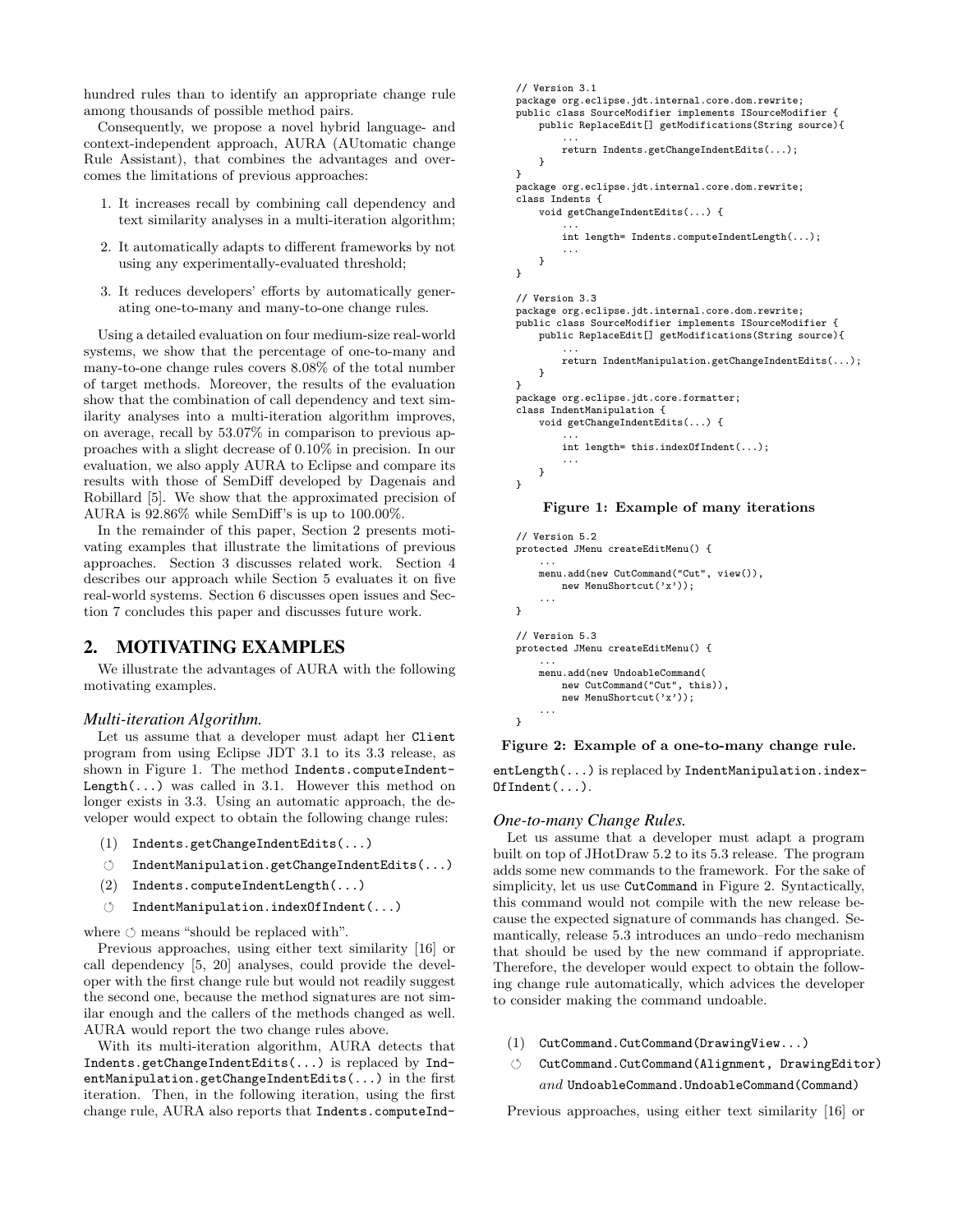call dependency [5, 20] analyses, would only report a change rule from CutCommand.CutCommand(DrawingView...) to Cut-Command.CutCommand(Alignment, DrawingEditor), i.e., a rule fixing the syntactic difference. They would not help the developer in spotting the new feature provided by the framework with its new feature of undoable commands.

AURA reports a one-to-many change rule that suggests replacing the target method CutCommand.CutCommand(Drawing-View...) with calls to the replacement methods CutCommand. CutCommand(Alignment,DrawingEditor) and UndoableCommand.UndoableCommand(Command). Figure 2 illustrates the new implementation where an UndoableCommand now encapsulates CutCommand.

#### *Many-to-one Change Rules.*

Let us assume that a developer must adapt a program built on top of JEdit 4.1 to its 4.2 release and the program called methods DirectoryMenu.DirectoryMenu(...), MarkersMenu.MarkersMenu(), and RecentDirectoriesMenu.RecentDirectoriesMenu(), which are replaced by EnhancedMenu.EnhancedMenu(...)in the release 4.2.

With previous approaches [16, 20] that generate one-toone change rules, the developer could know that Directory-Menu.DirectoryMenu(...) is replaced by EnhancedMenu.-  $EnhancedMenu(...), but would need to find the other two$ methods manually. Some previous approaches, such as [16], might produce erroneous change rules for the other two target methods due to their high textual similarity with other irrelevant methods.

With AURA, the developer will be informed that the three methods are replaced by EnhancedMenu.EnhancedMenu(...), which frees her from manually searching for replacements or relying on incorrect suggestions.

# 3. RELATED WORK

Several approaches help developers evolve their programs when the frameworks that they use change. We studied these approaches and identified eight features. Table 1 summarizes the different approaches according to their features and highlight the advantages of AURA. We now further define and discuss the different features and approaches.

## *Capturing API Updates.*

Existing approaches of capturing API-level changes either require the framework developers' efforts by manually specifying the change rules or by requiring them to use a particular IDE to automatically record the refactorings performed. Chow and Notkin [3] presented a method that requires the framework developers to provide change rules with the new releases. CatchUP! [13] and JBuilder [15] record the refactoring operations in one release and replay them in another. MolhadoRef [9] also employs a record-and-replay technique for handling API-level changes in merging program versions. These approaches are able to provide accurate change rules because of the framework developers' involvement, which might not always be available.

#### *Matching Techniques.*

Previous approaches use different code matching techniques to find change rules between old and new releases. Dagenais and Robillard developed SemDiff [5], which suggests adaptation to clients by analyzing how a framework adapts to

its own changes. Schäfer et al.  $[20]$  mined framework-usage change rules from already ported instantiations. These two previous approaches compute support and confidence value on call dependency analysis. Godfrey and Zou [12] presented a semi-automatic hybrid approach to perform origin analysis using text similarity, metrics, and call dependency analyses. S. Kim et al. [17] automated Godfrey and Zou's approach. Diff-CatchUp, developed by Xing and Stroulia [24], analyses textual and structural similarities of UML logical design models to recognise API changes. M. Kim et al.'s [16] approach leveraged systematic renaming patterns to match old APIs to new APIs.

## *Many-to-one and one-to-many.*

Godfrey and Zou [12] detected three cases of merging (Clone Elimination, Service Consolidation, Pipeline Contraction) and three cases of splitting (Clone Introduction, Service Extraction, Pipeline Expansion). We extend merging/splitting to many-to-one/one-to-many change rules. The difference between merging/splitting and many-to-one/oneto-many change rules is that the former is limited to cases defined by Godfrey and Zou [12], while the latter includes any case, e.g., new functionality. SemDiff [5] and Diff-Catch-Up [24] are able to report many-to-one and one-to-many change rules but are semi-automatic, i.e., developers must manually select correct replacements from a provided candidate list. M. Kim et al.'s approach [16] automatically reports many-to-one rules.

#### *Simply Deleted.*

Simply-deleted target methods have no replacement methods in the new release. Semi-automatic approaches [5, 12, 24] and those that require framework developers' involvement [3, 9, 13] are able to report simply-deleted rules. Automatic approaches [17, 16, 20] do not report this type of change rule explicitly in their result.

#### *Automatic and Thresholds.*

All automatic approaches [17, 16, 20], except record-andreplay ones, use thresholds to keep a balance between precision and recall. Typically, they use experimentally-evaluated thresholds to filter out candidate replacement methods, thus potentially increasing precision but decreasing recall.

#### *Types of Changes.*

Schäfer  $et$  al. [20] classified changes between old and new releases into 12 change patterns. We summarize them into three categories of change rules: (1) method rules: all the targets and replacements of a change rule are methods; (2) field rules: all the targets and replacements of a change rule can be methods or fields; (3) inheritance rules: the inheritance relation changes. We report the types of changes found by each approaches and compare the results in Section 5.

#### *Summary.*

AURA overcomes the following limitations of existing approaches:

- ∙ Text similarity-based approaches cannot detect replacement methods that do not share similar textual names with their target methods.
- ∙ Call dependency-based approaches cannot detect re-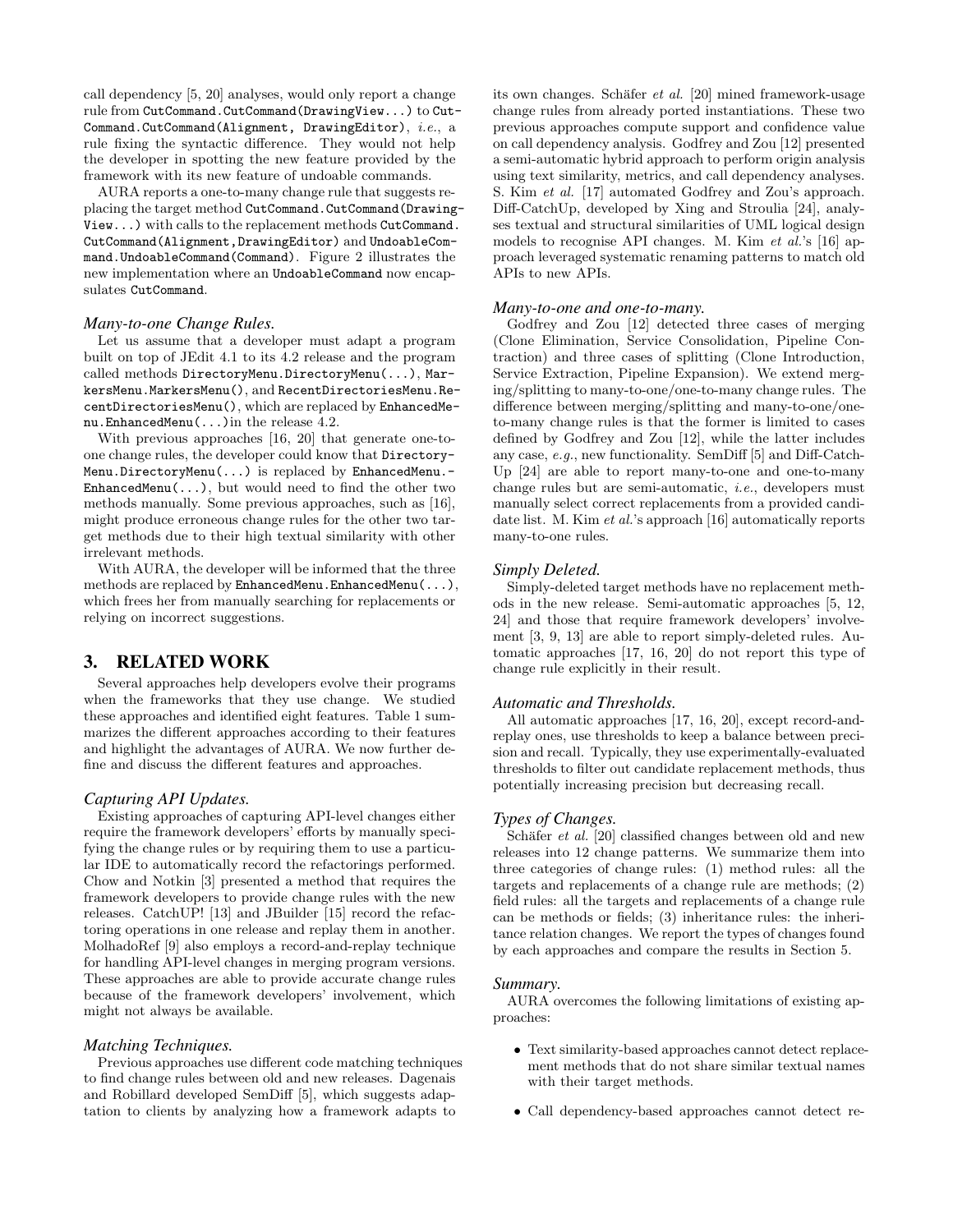|                                 | Features                |                               |                            |                          |                                 |                           |                         |                          |                           |                    |
|---------------------------------|-------------------------|-------------------------------|----------------------------|--------------------------|---------------------------------|---------------------------|-------------------------|--------------------------|---------------------------|--------------------|
| Approaches                      | <b>FDI</b>              | Main<br>Matching<br>Technique | $One-to-$<br>many<br>Rules | Many-<br>to-one<br>Rules | $Simplify-$<br>deleted<br>Rules | Methods                   | Fields                  | Inheritance<br>Relations | Auto-<br>matic            | Thres-<br>holds    |
| Chow et al. $[3]$               | Yes                     | А                             | No                         | N <sub>o</sub>           | Yes                             | Yes                       | No                      | No                       | No                        | No                 |
| SemDiff [5]                     | No                      | CD                            | <b>Yes</b>                 | Yes                      | Yes                             | Yes                       | No                      | No                       | No                        | Yes                |
| Godfrey et al. [12]             | No                      | гs.<br>and $CD$<br>М.         | Yes                        | Yes                      | Yes                             | Yes                       | $\overline{N_{\Omega}}$ | $\overline{N_{\Omega}}$  | $\overline{\text{No}}$    | Yes                |
| $\operatorname{CatchUp}$ ! [13] | Yes                     | N/A                           | No                         | No                       | N <sub>o</sub>                  | Yes                       | $_{\rm Yes}$            | Yes                      | Yes                       | No                 |
| $M.$ Kim et al. [16]            | No                      | TS                            | No                         | Yes                      | Yes                             | Yes                       | No                      | No                       | $\overline{\mathrm{Yes}}$ | Yes                |
| S. Kim et al. [17]              | No                      | TS.<br>M, and CD              | No                         | No                       | No                              | Yes                       | No                      | N <sub>o</sub>           | Yes                       | Yes                |
| Schäfer et al. [20]             | No                      | CD                            | No                         | No.                      | No.                             | $\overline{\mathrm{Yes}}$ | Yes                     | Yes                      | Yes                       | Yes                |
| $Diff-CatchUp [24]$             | $\overline{N_{\Omega}}$ | TS and SS                     | Yes                        | Yes                      | Yes                             | Yes                       | Yes                     | Yes                      | $\overline{\text{No}}$    | Yes                |
| <b>AURA</b>                     | No                      | CD and TS                     | Yes                        | Yes                      | Yes                             | $Y_{\rm es}$              | $\overline{\text{No}}$  | $\overline{\text{No}}$   | Yes                       | $\overline{N_{O}}$ |

Table 1: Feature comparison.  $(A =$  Annotation,  $CD =$  Call Dependency,  $FDI =$  Framework Developer Involvement,  $M =$  Metrics,  $N/A =$  Not Applicable, TS = Text Similarity, SS = Structural Similarity)

placement methods for target methods that are not used in frameworks and linked programs.

- ∙ No approach can automatically detect many-to-one and one-to-many change rules.
- ∙ All automatic approaches except record-and-replay use thresholds set through experimental evaluations, which may not apply in any context.

# 4. OUR APPROACH

Our approach is based on call-dependency and text-similarity analyses and a multi-iteration algorithm. We choose call dependency and text similarity as the main matching techniques of our hybrid approach for two reasons: previous approaches using these analyses have good precision [5, 16, 20]; these techniques are compatible with each other because they apply directly to source code.

The assumption of our approach is that a target method is deleted or replaced by one or more replacement methods and more than one target method can be replaced by the same replacement method. All replacement methods are taken from the candidate set of all methods existing in the new release of a framework or belonging to other frameworks provided by the same vendor. We do not consider methods from the frameworks of different vendors. For example, when we analyze org.eclipse.jdt.core, the methods from other Eclipse plug-ins, such as org.eclipse.jface, belong to the candidate replacement method set, but those from Sun Java Foundation Classes (JFC) do not.

We include the methods from the frameworks provided by the same vendor only, because framework developers may move methods between their frameworks. This inclusion is a good trade-off between accuracy and performance, because a large candidate set compromises performance but increases precision. After analyzing the results of the four mediumsize subject systems in the evaluation, we found that less than 1% of all methods were replaced by those from the frameworks of other vendors.

# 4.1 Preliminary

Call dependency analysis discovers the calls between the methods of frameworks and the programs using them. These calls reflect the behavior of frameworks more accurately than text similarity, in particular when detecting many-to-one and one-to-many change rules.

To illustrate the call-dependency analysis used in our approach, let us define an anchor as either (1) a pair of methods with the same signature (including return type, declaring module, name, and parameter lists) that exist in both the old and new releases of the framework or (2) a pair of methods already identified as target and replacement methods. We also define two predicates for an anchor  $a$ :

 $OLD(a) =$  the method of a in the old release  $NEW(a)$  = the method of a in the new release

In the following, we note  $m_1 \to m_2$  if a method  $m_1$  calls a method  $m_2 \rightarrow$  if it does not). We compute the confidence value  $(CV)$  for a given target method t and its candidate replacement method c as:

$$
\mathbf{CV}(t,c) = \frac{\mathbf{A}(t,c)}{\mathbf{A}(t)}, \text{ with:}
$$
  
\n
$$
\mathbf{A}(t) = ||\{ a \mid a \text{ is an anchor} \land \mathbf{OLD}(a) \to t \}||
$$
  
\n
$$
\mathbf{A}(t,c) = ||\{ a \mid a \text{ is an anchor} \land \mathbf{OLD}(a) \to t \land \mathbf{NEW}(a) \to c \}||
$$

where  $||S||$  represents the cardinality of S. The confidence value represents the call-dependency similarity of a target method and its candidate replacement methods.

To compute the text similarity of two methods, we tokenize each method signature as proposed by Lawrie et al. [18] by splitting them at upper-case letters and other legal characters (except lower case letter and numbers), for example  $\prime$  and  $\prime$   $\mathcal{F}$  in Java. Based on the tokenized signatures, our text similarity algorithm computes the similarity of two methods using first their signatures (return types, declaring modules, names, and parameter list), then their Levenshtein Distance (LD), and finally, their Longest Common Subsequence (LCS). When we compare the text similarities of two candidate replacement methods to a target method, we first compare their signature-level similarity. If they are different, we do not compute their LD and LCS. We apply the same strategy to LD and LCS.

We combine LD and LCS to compare the text similarity between two methods, because LD and LCS pertain to two different aspects of string comparison: LD is concerned with the difference between strings but is not able to tell if they have something in common, while LCS focuses on their common part but is not able to tell how different they are. For example, let us assume that we want to identify the string most similar to ab between a, abc, and abcd. Both a and abc have the same LD and both abc and abcd have the same LCS. Thus, by combining LD and LCS, we can identify that abc is most similar to ab.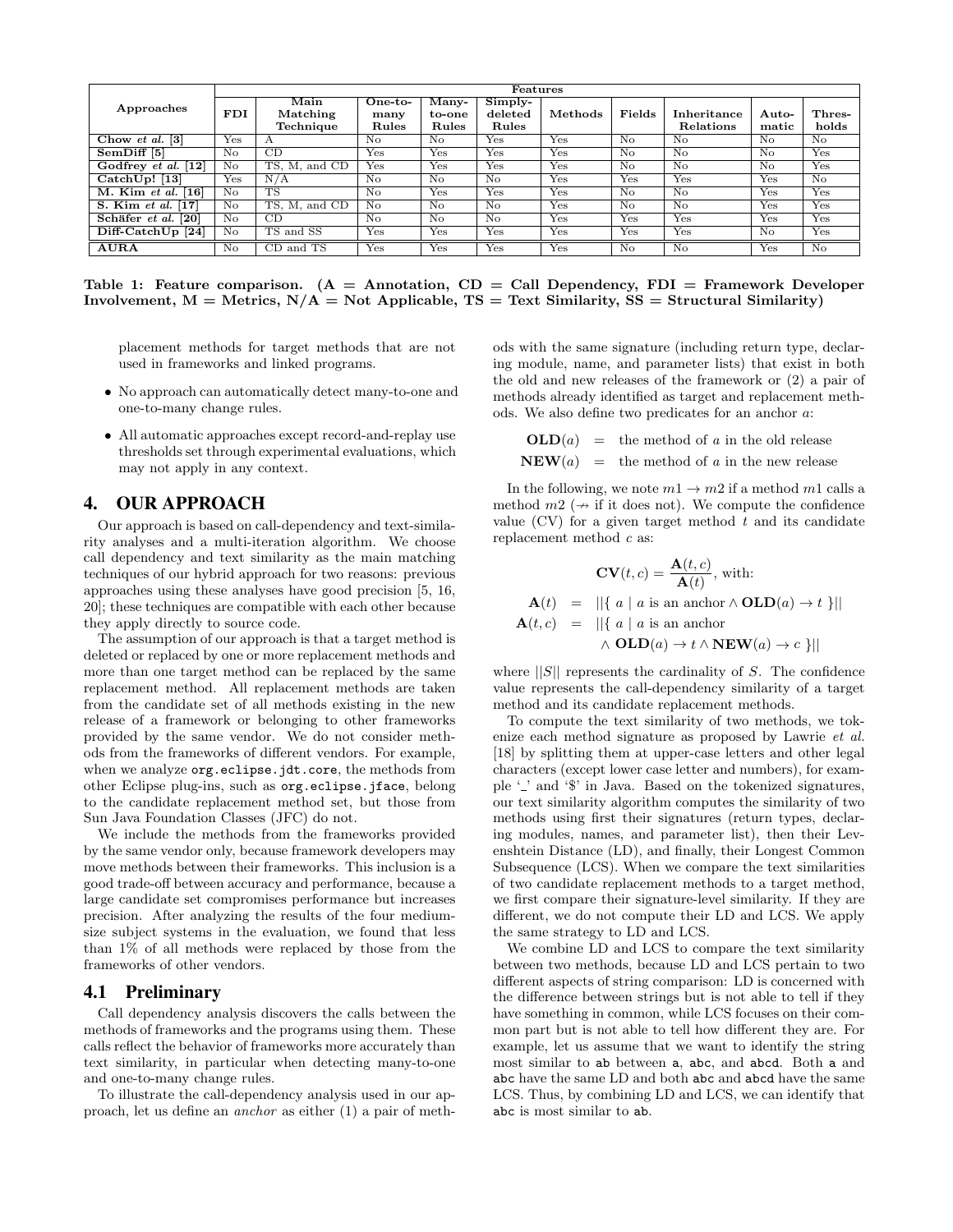# 4.2 Algorithm

Using the previous call dependency and text similarity analyses, AURA generates change rules from the old to the new release of a framework in the following steps:

1. Global Data Set Generation By differentiating the sets of method signatures in the old and new releases, we build the set of target methods,  $S_{tm}$ ; the set of anchors,  $S_a$ ; and, the set of global candidate replacement methods,  $S_{germ}$ , which includes all the methods defined in the new release. The target methods, whose change rules were already detected in previous iterations are not included in  $S_{tm}$  and whose replacements are excluded from  $S_{gcrm}$ , were added to  $S_a$  after being detected.

2. Target Methods Classification. Using call-dependency analysis, we divide  $S_{tm}$  in:

$$
S_{tmca} = \{ t \mid a \in S_a, \exists \text{OLD}(a) \to t \}
$$
  
\n
$$
S_{tmuca} = \{ t \mid a \in S_a, \exists \text{OLD}(a) \to t \}
$$
  
\nwith: 
$$
S_{tm} = S_{tmca} \cup S_{tmuca}.
$$

3. Candidate Replacement Method Set Generation. Also, using call-dependency analysis, for each target method t in  $S_{t{m}ca}$ , we build the set of corresponding candidate replacement methods in the new release, using the predicate:

$$
CRMS(t) = \{ m \mid m \in S_{germ} \land a \in S_a
$$
  
∧ 
$$
OLD(a) \to t
$$
  
∧ 
$$
OLD(a) \to m
$$
  
∧ 
$$
NEW(a) \to m
$$
}.

4. Confidence Value Computation. We compute the confidence value of each candidate replacement method  $c$  in  $\mathbf{CRMS}(t)$ , with respect to its corresponding target method t, with  $t \in S_{t{mca}}$ . We then generate change rules for all target methods in  $S_{t m c a}$  using the confidence values and  $\vert\vert \mathbf{HCS}(t) \vert\vert$ , where  $\mathbf{HCS}(t) = \{ c \vert c \in \mathbf{CRMS}(t), \mathbf{CV}(t, c) = \}$  $100\%$ , as follows:

**4a.** ∀ *t* | ||**HCS**(*t*)|| = 1. We build the change rule *t*  $\circ$  *c* and add it to  $S_a$  (in the form of an anchor). If  $S_a$  does not change, we stop iterating and go to the next step, or we go back to Step 1.

4b.  $\forall t \mid ||HCS(t)|| > 1$ . The relation between t and its candidate replacement methods is one-to-one or one-tomany. We assign the proper candidate replacement methods using text similarity analysis and the number  $\mathbf{N}(m, a, t)$ of times that  $t$  and its candidate replacement methods are called in their anchors, in two steps:

4b1. Key-replacement Methods Identification. We use text-similarity to identify key-replacement methods for all t. The key-replacement method  $\mathbf{KR}(t)$  to t is the only method that is the most similar to  $t$  from the candidate replacement methods whose names are equal to  $t$ 's or from the methods in  $\textbf{HCS}(t)$ .

4b2. Co-replacement Methods Identification. The co-replacement methods to t are chosen from  $CHCS(t)$  using  $\mathbf{N}(m, a, t)$  and the support  $\mathbf{S}(t, c)$  defined below. A target method can have zero or more co-replacement methods regardless of their textual similarity. We define the  $CHCS(t)$  of co-candidate methods and  $KAS(t)$  of anchors that call  $KR(t)$ , and two counters, such as:

**CHCS**
$$
(t) = \{ c \mid c \in \text{HCS}(t) \land c \text{ is not a key-}
$$
\n
$$
\text{replacement method to}
$$
\n
$$
\text{any target methods } \}
$$
\n
$$
\text{KAS}(t) = \{ a \mid a \in S_a \land \text{NEW}(a) \rightarrow \text{KR}(t) \}
$$
\n
$$
\text{N}(m, a, t) = ||\{\text{NEW}(a) \rightarrow m \mid a \in \text{KAS}(t)\}||
$$
\n
$$
\text{ALLKR}(a) = \{ k \mid k \text{ is a key-replacement}
$$
\n
$$
\land \text{NEW}(a) \rightarrow k \}
$$
\n
$$
\text{ALLN}(t, a) = ||\{\text{NEW}(a) \rightarrow k \mid a \in \text{KAS}(t) \land k \in \text{ALLKR}(a) \}||
$$

From an anchor  $a \in$  **KAS** $(t)$ , we compute the call count of the key-replacement of  $t: m = \mathbf{N}(\mathbf{KR}(t), a, t)$ , the call count of a candidate method  $c \in \text{CHCS}(t)$ :  $p = \text{N}(c, a, t)$ , and the call count of all the key-replacement methods called in a:  $q = \text{ALLN}(t, a)$ . We compare p with m and q and only keep co-candidate methods meeting the two conditions:

- $m = p > 1$ : c is called more than one time and exactly as many as the number of times that  $KR(t)$  is called. In this case,  $c$  has a high possibility to collaborate with  $KR(t)$  in the new release.
- $q \leq p \wedge q > 1$ : c is called as many as (or more than) the number of times that the key-replacements of all target methods in the same anchor  $a$ , and all the keyreplacements are called more than once. In this case,  $c$  is likely to collaborate with all the key-replacements.

Then, we select the co-candidate methods left in  $CHCS(t)$ with the highest support  $S(t, c)$  as the co-replacement methods, where the support is defined as:

$$
\mathbf{S}(t, c) = ||\{ m \mid
$$
  
\n
$$
m \in \{ \text{all the methods in the new release} \}
$$
  
\n
$$
\wedge m \to \mathbf{KR}(t) \wedge m \to c \}||
$$

For a target method whose replacement methods are detected in this step, if its co-replacement methods set is empty, AURA generates a one-to-one change rule; otherwise it generates a one-to-many rule.

4c. ∀  $t$  | ||HCS( $t$ )|| = 0. We choose the most similar candidate replacement methods to  $t$  from the methods whose name is equal to  $t$ 's in  $\mathbf{CRMS}(t)$  or from all the methods in  $\mathbf{CRMS}(t)$ . Then, we choose the candidate methods with the highest confidence value as the replacement methods. The rules detected by this step could be one-to-many rules if there is more than one candidate method with same textsimilarity and confidence values. In this step, we give textsimilarity analysis priority over confidence value, because a confidence value less than 100% indicates a behavior change in one or more anchors.

5. Text Similarity Only Rule Generation. For each  $t \in S_{trnuca}$ , we use text similarity to find its replacement methods with the most similar signatures from  $S_{\textit{acrm}}$ . If there is more than one candidate replacement method, we select one randomly. We could generate one-to-many rule, if there is more than one candidate method with the same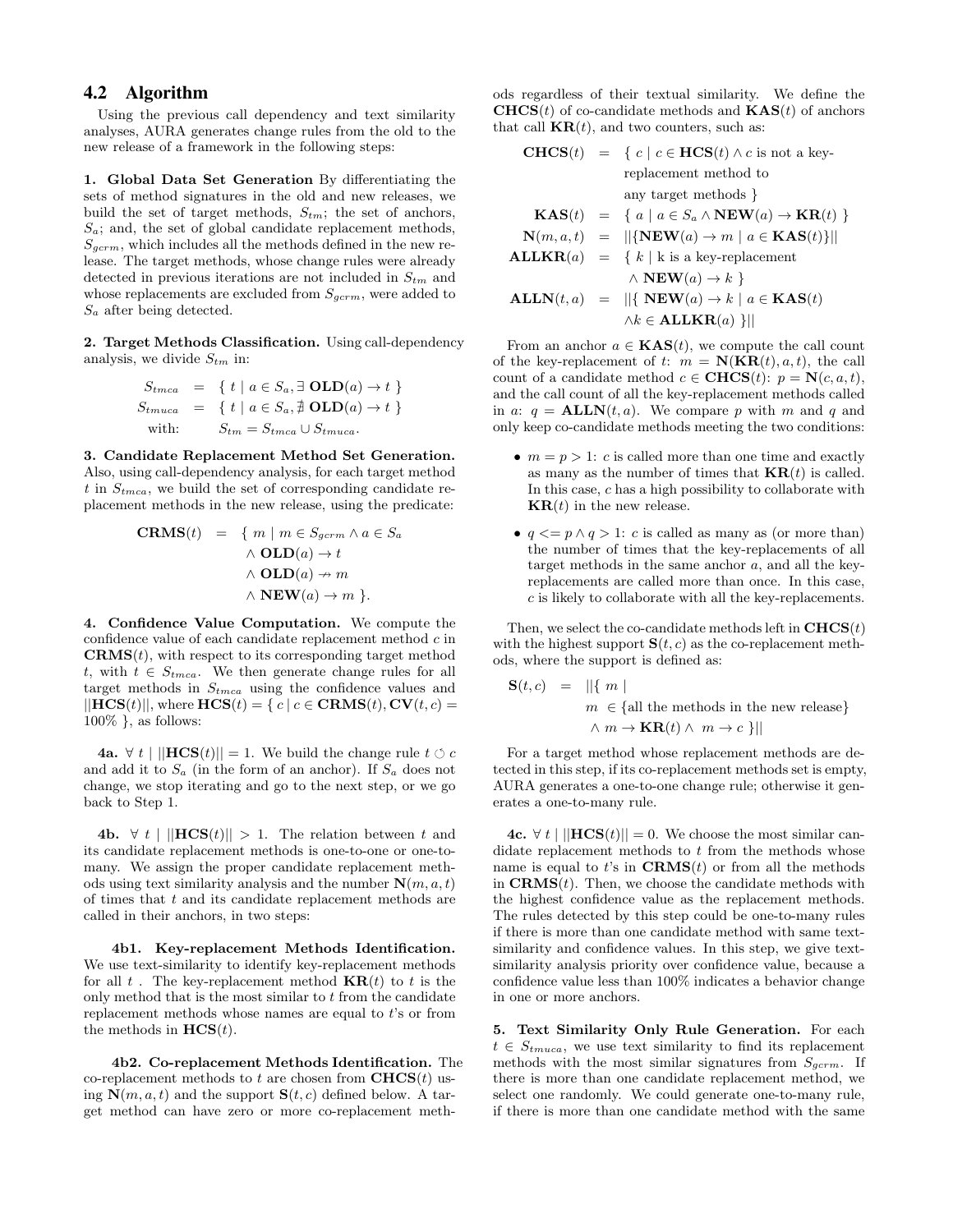| Subject Systems      | Releases         | $#$ Methods |
|----------------------|------------------|-------------|
| JFreeChart           | 0.9.11           | 4,751       |
|                      | 0.9.12           | 5,197       |
| JHotDraw             | 5.2              | 1,486       |
|                      | $5.\overline{3}$ | 2,265       |
| JEdit                | 4.1              | 2,773       |
|                      | 4.2              | 3,547       |
| Struts               | 1.1              | 5,973       |
|                      | 1.2.4            | 6.111       |
| org.eclipse.jdt.core | 3.1              | 35,439      |
| org.eclipse.jdt.ui   | 3.3              | 47.237      |

Table 2: Subject Systems.

text-similarity to a target. But according to our evaluation, most relevant cases are one-to-one rules.

6. Simply-deleted Method Rule Identification Finally, we examine the target methods in  $S_{tmuca}$ . If the replacement of one of these methods also exists in the old release, we mark the target method as simply-deleted method, i.e., a target method with no replacement method in the new release. We only identify simply-deleted method rules in this step because target methods in  $S_{tmuca}$  have never been used or their context of use changed between the old and new releases. Furthermore, their most similar candidate replacement methods are not methods added to the new release. These target methods are most likely to be simply-deleted.

## 4.3 Implementation

We implemented our approach as a Java program that includes two components: Model Builder and Rule Generator. The former component converts the source code of the old version and of the new version of a program into the language-independent AURA Model. The current version of Model Builder is an Eclipse plugin operating on the abstract syntax tree generated by the Eclipse Java parser. The latter component generates change rules using the AURA Model. It can be used both as an Eclipse plugin or as a standalone Java program. The executable and source code of AURA can be found on our Web site<sup>5</sup>.

## 5. EVALUATION

We now evaluate and compare AURA on several systems.

## 5.1 Design

We evaluated AURA on five open source systems meeting the following conditions: (1) different sizes; (2) developed independently from each other; and, (3) studied in previous work. The last condition reduces the bias in the selection of the subject systems and facilitates the comparison with previous work. Table 2 summarizes the five subject systems.

We use the four medium size systems (JFreeChart, JHot-Draw, JEdit, and Struts) to compare AURA with the approaches of M. Kim et al. [16] and Schäfer et al. [20]. We use the large system (org.eclipse.jdt.core and org.eclipse. jdt.ui) to compare AURA with SemDiff [5].

We reuse the results of the three approaches provided by their authors because it is impractical to reanalyse all the target systems and also to avoid experimenter bias.

We include one-to-many change rules by treating them as one-to-one change rules because the previous approaches do not report such rules. We convert many-to-one change rules into as many one-to-one change rules as target methods.

# 5.2 Hypothesis and Performance Indicators

Our hypothesis is that AURA will find more relevant change rules than the previous approaches with comparable precision, *i.e.*, it will have a better recall than and similar precision to those of the previous approaches.

We cannot use recall and precision [4] directly to compare the performance of AURA and the previous approaches because the set *relevant rules* is a priori unknown in:

$$
Precision = \frac{||\{relevant \ rules\} \cap \{retrieved \ rules\}||}{||\{retrieved \ rules\}||}
$$
\n
$$
Recall = \frac{||\{relevant \ rules\} \cap \{retrieved \ rules\}||}{||\{relevant \ rules\}||}
$$

Therefore, to eliminate the influence of this unknown set, we define the set  ${correct \ rules}$ , which can be obtained by manually inspecting the set {retrieved rules} as:

$$
\{correct \ rules\} = \{relevant \ rules\}
$$

$$
\bigcap \{retrieved \ rules\}.
$$

We introduce the differences in precision,  $\Delta P$ , and recall,  $\Delta$ **R**, as two functions of the change rules detected by two different approaches,  $A$  and  $B$ :

$$
\Delta P(A, B) = \frac{\text{Precision}_A - \text{Precision}_B}{\text{Precision}_B}
$$
\n
$$
= \frac{|\{correct \text{ rules}\}_A| \times |\{retrieved \text{ rules}\}_B|}{|\{retrieved \text{ rules}\}_A| \times |\{correct \text{ rules}\}_B|}
$$
\n
$$
\Delta R(A, B) = \frac{\text{Recall}_A - \text{Recall}_B}{\text{Recall}_B}
$$
\n
$$
= \frac{|\{correct \text{ rules}\}_A| - |\{correct \text{ rules}\}_B|}{|\{correct \text{ rules}\}_B|}
$$

Using  $\Delta P(A, B)$  and  $\Delta R(A, B)$ , we can compare the precision and recall of two approaches and avoid the influence of the unknown set  $\{relevant \ rules\}$ . We compute {correct rules} for AURA on four medium-size systems, JFreeChart, JHotDraw, JEdit, and Struts by manual inspection. For the previous approaches, we use the data provided by the corresponding authors.

For the two Eclipse plug-ins, org.eclipse.jdt.core and org.eclipse.jdt.ui, from 3.1 to 3.3, AURA generates more than 4,500 change rules. Thus, it is impractical to validate all these rules manually. We follow Dagenais and Robillard's evaluation method [5]: choose the same three client programs of these plug-ins, i.e., org.eclipse.jdt.debug.ui, Mylyn, and JBossIDE; compile them with Eclipse 3.3; use the change rules found by our approach to solve the compile errors in scope i.e., compile errors caused by the methods not existing anymore in release 3.3; and, compute the precision of the change rules that cover these compile errors.

## 5.3 Comparison on the Medium-size Systems

In Table 3, we present the  $\Delta P$  and  $\Delta R$  on each subject system between AURA and M. Kim  $et$  al.'s [16] and Schäfer et al.'s [20] approaches, in column 5 and 6. We then report the average values for each approach in column 7 and 8. In the last three rows, we present the total average values of

 $^5$ www.ptidej.net/downloads/experiments/icse10b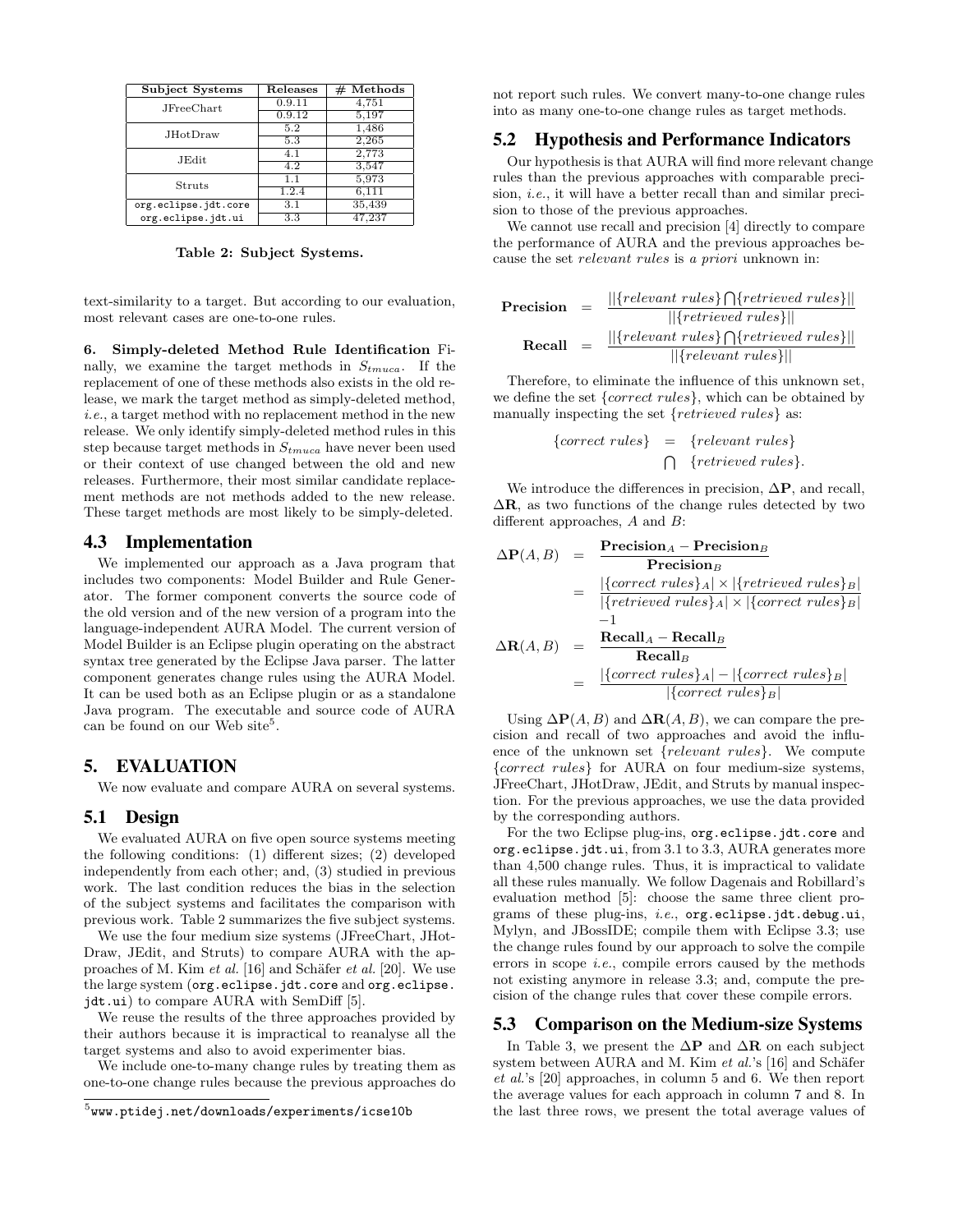| <b>Systems</b>    | Indicators          | AURA   | M. Kim et al. [16]  | $\Delta \mathbf{R}$ | $\Delta P$ | Averages         |                     |  |
|-------------------|---------------------|--------|---------------------|---------------------|------------|------------------|---------------------|--|
|                   |                     |        |                     |                     |            | $\Delta {\bf R}$ | $\Delta \mathbf{P}$ |  |
| <b>JHotDraw</b>   | Correct rule<br>#   | 97     | 81                  | 19.49%              | $-6.69\%$  |                  |                     |  |
| $5.2 - 5.3$       | Precision           | 92.38% | 99.00%              |                     |            | 53.21%           | $-5.66\%$           |  |
| JEdit             | Correct rule<br>#   | 356    | 217 <sup>3</sup>    | 64.29%              | $-13.78\%$ |                  |                     |  |
| $4.1 - 4.2$       | Precision           | 80.18% | 93.00%              |                     |            |                  |                     |  |
| JFreeChart        | $#$ Correct rule    | 155    | 88                  | 75.86%              | 3.50%      |                  |                     |  |
| $0.9.11 - 0.9.12$ | Precision           | 80.73% | 78.00%              |                     |            |                  |                     |  |
| <b>Systems</b>    | Indicators          | AURA   | Schäfer et al. [20] | $\Delta {\bf R}$    | $\Delta P$ | Averages         |                     |  |
|                   |                     |        |                     |                     |            | $\Delta {\bf R}$ | $\Delta \mathbf{P}$ |  |
| JHotDraw          | $#$ Correct rule    | 97     | 88                  | 10.23%              | 4.98%      | 52.86%           | 8.24%               |  |
| $5.2 - 5.3$       | Precision           | 92.38% | 88.00%              |                     |            |                  |                     |  |
| Struts            | $#$ Correct rule    | 129    | 66                  | 95.49%              | 11.50%     |                  |                     |  |
| $1.1 - 1.2.4$     | Precision           | 96.56% | 85.70%              |                     |            |                  |                     |  |
| Total             | Precision of AURA   |        | 88.25%              |                     |            |                  |                     |  |
| Average           | $\Delta {\bf R}$    |        | 53.07%              |                     |            |                  |                     |  |
|                   | $\Delta \mathbf{P}$ |        | $-0.10\%$           |                     |            |                  |                     |  |

Table 3: Comparison of the results on medium-size systems with simply-deleted change rules.

|               | <b>Systems</b>      | <b>AURA</b> | SemDiff $[5]$ |  |  |  |
|---------------|---------------------|-------------|---------------|--|--|--|
| org.eclipse.  | $#$ Errors in Scope |             |               |  |  |  |
| jdt.debug.ui  | $#$ Found Rules     |             |               |  |  |  |
| $3.1 - 3.3$   | $#$ Correct Rules   |             |               |  |  |  |
| Mylyn         | $#$ Errors in Scope |             | 2             |  |  |  |
| $0.5 - 2.0$   | $#$ Found Rules     |             | 2             |  |  |  |
|               | $#$ Correct Rules   |             | 2             |  |  |  |
| JBossIDE      | $#$ Errors in Scope |             |               |  |  |  |
| $1.5 - 2.0^4$ | $#$ Found Rules     | 8           | 8             |  |  |  |
|               | $#$ Correct Rules   | 8           |               |  |  |  |
|               | Precision           | 92.86%      | $< 100.00\%$  |  |  |  |

#### Table 4: Evaluation of a sample of change rules on the large system.

AURA compared to the two approaches:  $\Delta \mathbf{R}$  is 53.07% with a precision of 88.25%, while  $\Delta P$  is -0.10%.

#### *Comparison with M. Kim et al.'s [16] approach.*

M. Kim et al. [16] present their results in two formats: first-order relational logic rules, for example "all methods in class A, replaced by the same name methods in class B, except methods  $a()$  and  $b()$ ", and matches, for example  $A.c()$ B.d(). The latter format corresponds to the change rules of AURA. Therefore, we use the number of matches from [16] to compare their results with ours.

On average,  $\Delta P$  is -5.66% while  $\Delta R$  is 53.21%. We gain in recall at the small expense of precision.

On JHotDraw from 5.2 to 5.3 and JFreeChart from 0.9.11 to 0.9.12, the  $\Delta$ **R**s are 19.49% and 75.86% while the  $\Delta$ **P**s are -6.69% and 3.50%, respectively. These results show that the combination of call-dependency and text-similarity analyses improves recall with precision comparable to approaches based on text-similarity analyses. A slight decrease of precision (-6.69%) is acceptable because the recall increases satisfactorily (19.49%).

On JEdit from 4.1 to 4.2, the  $\Delta \mathbf{R}$  is 64.29% while  $\Delta \mathbf{P}$ is -13.79%. The  $\Delta P$  decrease is is twice as much as that of JHostDraw from 5.2 to 5.3. Two factors cause this decrease. First, call-dependency analysis is more sensitive to structural changes than text similarity analysis. In JEdit 4.2, the API remained quite stable but the implementation of the methods changed radically. AURA first uses call dependency analysis that generates irrelevant change rules that could be avoided if it used text similarity analysis directly. Second, AURA does not use any experimentally-evaluated thresholds that would help balancing recall and precision.

#### *Comparison with Schäfer et al.'s [20] approach.*

On average,  $\Delta P$  is 8.24% while  $\Delta R$  is 52.86%. AURA has positive  $\Delta \mathbf{R}$  and  $\Delta \mathbf{P}$  both on JHotDraw from 5.2 to 5.3 and Struts from 1.1 to 1.2.4 in comparison to Schäfer  $et$ al.'s [20]. On JHotDraw from 5.2 to 5.3, the  $\Delta \mathbf{R}$  and  $\Delta \mathbf{P}$ are 10.23% and 5.00%, while they are 95.49% and 11.50% on Struts from 1.1 to 1.2.4. Text-similarity analysis is the main contributor to the improvements. In our evaluation, the change rules of 59.05% target methods (62) of JHotDraw from 5.2 to 5.3 are detected by call-dependency analysis, while the number for Struts from 1.1 to 1.2.4 is only 17.04% (23). Text-similarity analysis generates the change rules for the other target methods.

In Schäfer et al.'s results  $[20]$ , more change rules were identified than by AURA using call-dependency analysis because they also generate other types of change rules that are not in the scope of AURA, such as change rules for fields, inheritance relations, and methods existing in both the old and new releases. AURA only generates change rules for methods that physically disappeared in the new release.

#### 5.4 Comparison on A Large-size System

In Table 4, we present the results of AURA and SemDiff [5] to solve the compile errors of three Eclipse 3.1 plug-ins when compiling them against Eclipse 3.3.

In SemDiff [5], correct rules are defined as replacement methods that can be found in the top three recommendations provided by SemDiff. It is easy for developers to choose the right replacement from these three. In our approach, we provide only one recommendation per target method. Therefore, to compare the results of AURA with those of SemDiff, we must account for this discrepancy in the way correct rules are counted.

If every correct rule was the first recommendation of the top three, SemDiff would have a precision of 100.00%, comparable to the precision of 92.86% of AURA. However, it is also possible that the correct rule was the second or third of the top three. Consequently, for the first recommendation, the precision of SemDiff could be actually less than 100%, thus AURA is competitive with SemDiff.

<sup>3</sup>AURA only analyzed the packages org.gjt.sp.\* and compared its results with those of M. Kim  $et \ al.$  [16]. These packages contain the code for JEdit main functions and are large enough for manual analysis (444 target methods).

<sup>&</sup>lt;sup>4</sup>Confirmed by Dagenais, it is  $1.5-2.0$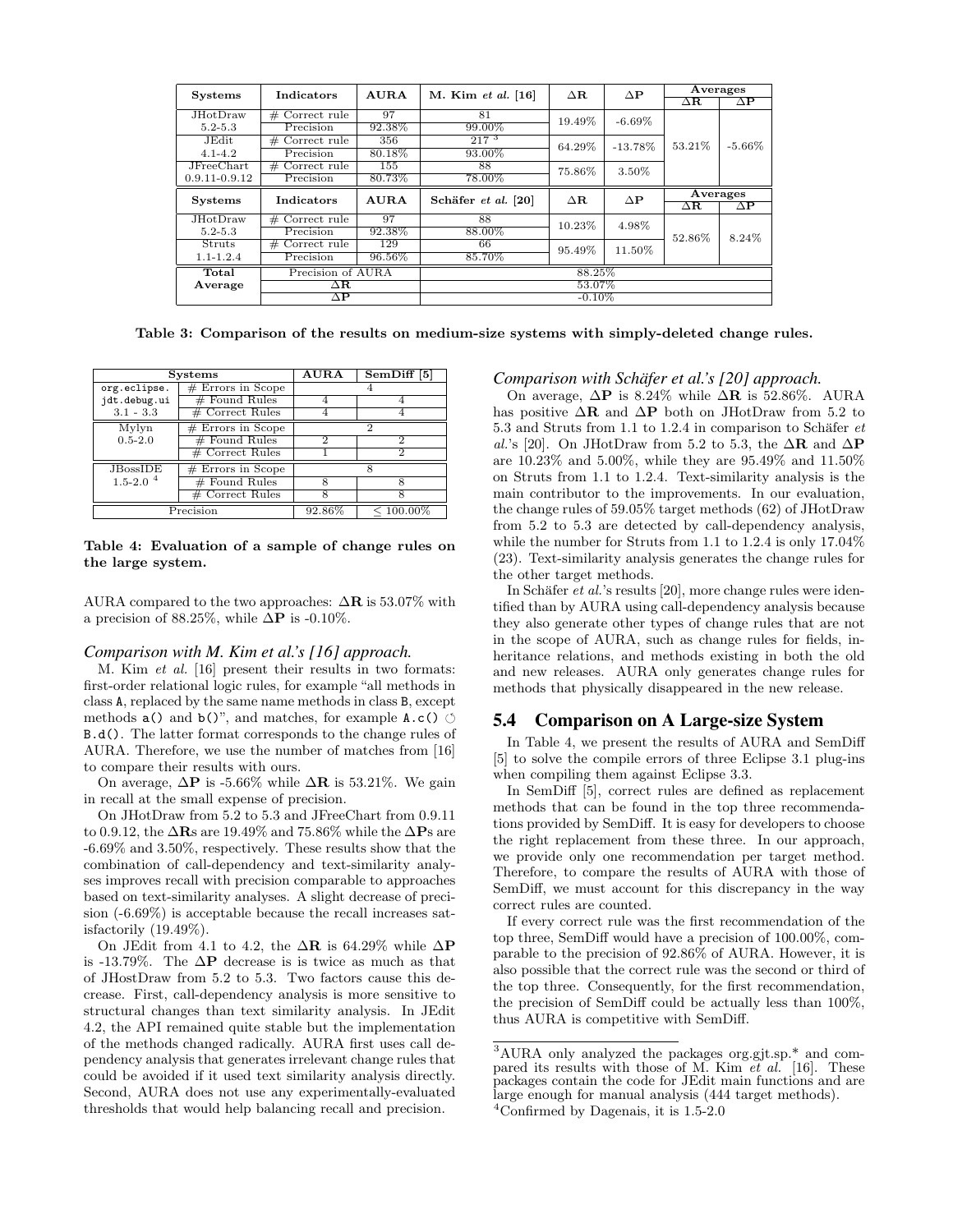# 5.5 Comparison w/o Simply-deleted Methods

Previous approaches, such as [16, 20], do not explicitly report simply-deleted change rules in their results. We remove the simply-deleted change rules from AURA results and compare these with the results of the previous approaches to assess their influence on precision and recall.

As shown in Table 5,  $\Delta P$  is stable and remains similar to that with simply-deleted method rules (0.24% vs -0.10%).  $\Delta \mathbf{R}$  decreases from 53.07% to 6.80%. The  $\Delta \mathbf{R}$  of AURA to the two approaches [16, 20] are different. The  $\Delta \mathbf{R}$  to Kim *et al.*'s approach [16] decreases to 13.34\%, while the  $\Delta \mathbf{R}$  to Schäfer *et al.*'s approach [20] drops to  $-3.02\%$ .

The sharp decrease of  $\Delta \mathbf{R}$  has two causes. First, large number of target methods are deleted from the new releases without replacements. Through manual inspection, we found that, on average, 31.93% of target methods in the change rules generated by AURA are simply deleted from the new releases of the four medium-size systems. For Struts from 1.1 to 1.2.4, this percentage is as high as 57% (77 methods). Second, AURA and Schäfer et al.'s approach have different scopes, so  $\Delta \mathbf{R}$  decreases dramatically.

Even with this decrease of  $\Delta \mathbf{R}$  on Struts from 1.1 to 1.2.4. (-15.14%), AURA still improves recall with similar precision when not considering simply-deleted method rules.

## 5.6 Performance

Since the analyses of AURA and of the previous approaches were conducted on different hardware and software platforms, the reported performance data are only descriptive and we will not compare them.

The analysis of the four medium-size systems takes less than three minutes on Windows XP SP3 with Intel Core Duo 1.5GHz and 4GB RAM. M. Kim et al. [16] report computation times of seven minutes on average while Schäfer et al. [20] report less than 30 minutes, but do not specify their software and hardware platforms.

Analysing Eclipse JDT core and UI 3.1–3.3 takes seven hours on CentOS 5.3 with AMD Opteron Dual-Core 2.4GHz and 16GB RAM. SemDiff [5] took 16 hours on a Pentium D 3.2Ghz with 2GB of RAM running Ubuntu Server 7.04.

## 5.7 Threats to Validity

We now discuss the threats to validity of our evaluation following the guidelines provided for case study research [25].

Construct validity threats concern the relation between theory and observation; in our context, they are mainly due to errors introduced in the algorithm and the manual validation. We are aware that we could have introduced a bias during the manual validation of the change rules produced by AURA. We did our best to avoid this bias and provide all data on-line for further independent validation<sup>5</sup>. AURA in Step 5 uses a random selection that could also introduce variation in our results. However, these variations should occur very rarely.

Threats to internal validity do not affect this study, being a systematic comparison of AURA with the previous approaches using well-defined measures,  $\Delta P$  and  $\Delta R$ .

Conclusion validity threats concern the relation between the treatment and the outcome. We used un-biased systematic measures and the data provided by the authors of the previous approaches without any changes other than those discussed in Section 5. Thus, we believe that no threats to the validity of our conclusion remain.

Reliability validity threats concern the possibility of replicating this study. We attempted here to provide all the necessary details to re-implement AURA and replicate its evaluation and comparison. Moreover, all studied systems and data from the previous approaches are publicly available or available upon request to their authors. The raw data on which our study is based are available on the  $Web<sup>5</sup>$ .

Threats to *external validity* concern the possibility to generalize our findings. We studied five systems of different size, belonging to different domains and evaluated by the previous approaches. However, we only analyzed Java code; therefore it is possible that AURA would perform differently on other programming languages, like C♯ or C++. Further validation on a larger set of systems and comparison with other approaches are desirable.

## 6. DISCUSSION

We now discuss the strengths and limitations of AURA.

## 6.1 Strengths

## *Higher Recall and Comparable Precision.*

The evaluation results show that AURA has higher recall than and comparable precision to those of previous approaches. Three factors contribute to the improvement:

1. Combination of call-dependency and text-similarity analyses. Approaches using call-dependency analysis can only find change rules whose target and replacement methods are called by some anchors. For the five systems that we analyzed, on average, only 33.85% of the change rules are found by call-dependency analysis. Schäfer et al. [20] can find more rules because they also generate other types of change rules besides target method change rules.

Approaches using text-similarity analysis find rules for all target methods but with a higher rate of false positives. In practice, they trade off recall for precision using thresholds.

AURA is able to find change rules for more target methods than previous approaches, but with a slight loss of precision. The evaluation results show that the  $\Delta \mathbf{R}$  of AURA is 53.07% with about -0.10% lower precision, on average.

2. Multi-iteration algorithm. The multi-iteration algorithm improves both recall and precision. It impacts positively the results in two cases: the first case is illustrated in Section 2; the second case occurs by removing the replacement methods of other already-detected target methods from the candidate replacement method set of a target method. For example, if the candidate set of m() is  ${a(.), b()}$  and in a previous iteration AURA detected that  $a()$  is the replacement of  $x()$ , then AURA removes  $a()$  from the candidate replacement method set of m() and immediately identifies its replacement as b(). This second case does not preclude identifying many-to-one change rules in a previous iteration. On the four medium-size systems, the average precision decreases by 2.50% if we a use a one-iteration algorithm, calculated after both call-dependency and textsimilarity analyses.

3. Three–unit text similarity. AURA uses signaturelevel similarity, LD and LCS, to compute the text similarity of two methods. On the four medium-size systems, the average precision decreases by 3.53%, 2.41%, and 4.51% if we remove each step, respectively.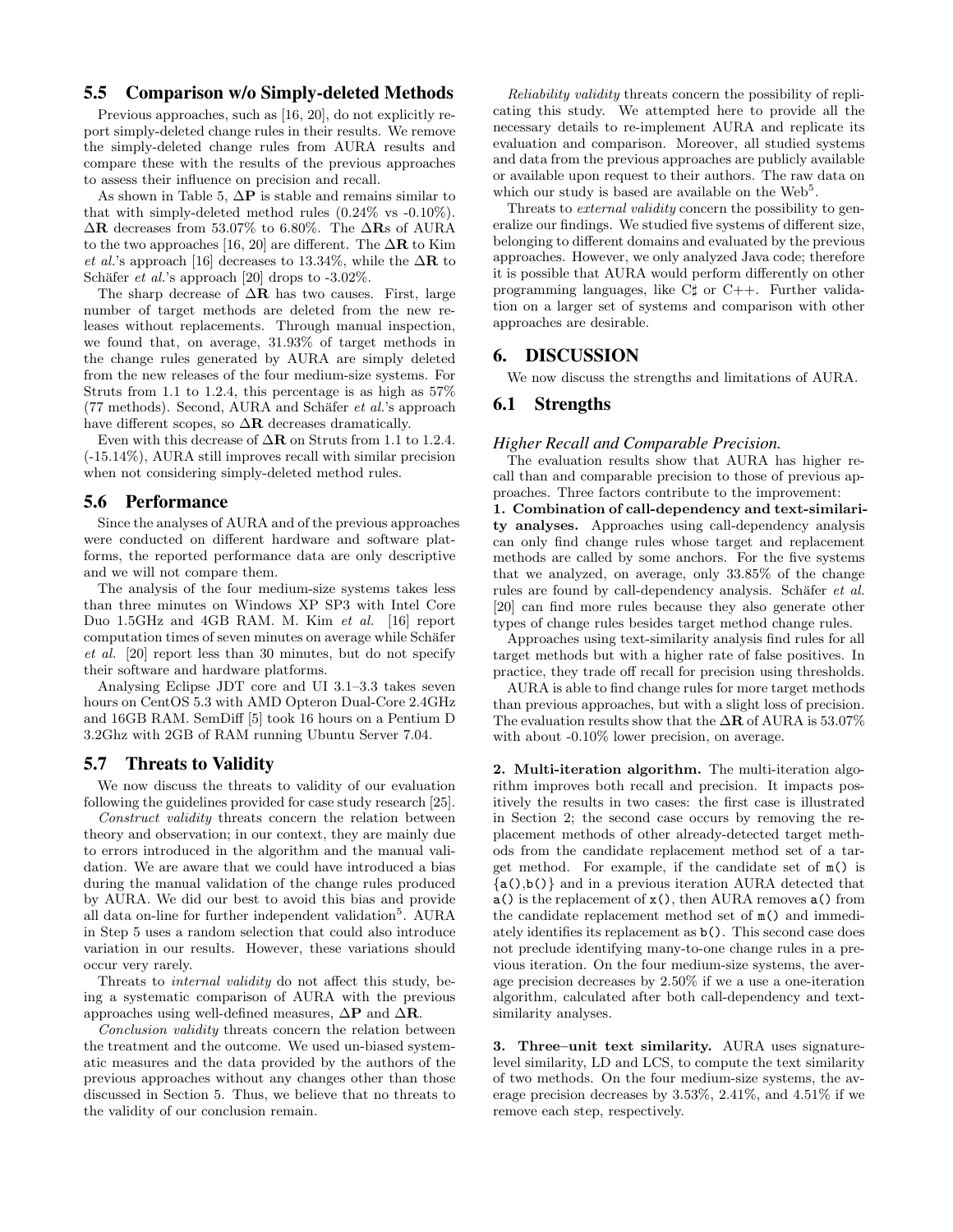| <b>Systems</b>            | Indicators                     | <b>AURA</b> | M. Kim et al. [16]  | $\Delta \mathbf{R}$ | $\Delta P$ | Averages         |                     |  |
|---------------------------|--------------------------------|-------------|---------------------|---------------------|------------|------------------|---------------------|--|
|                           |                                |             |                     |                     |            | $\Delta{\bf R}$  | $\Delta \mathbf{P}$ |  |
| <b>JHotDraw</b>           | $#$ Correct rule               | 96          | 81                  | 18.26%              | $-3.03\%$  |                  |                     |  |
| $5.2 - 5.3$               | Precision                      | 96.00%      | 99.00%              |                     |            | 13.34%           | $-5.01\%$           |  |
| JEdit                     | Correct rule<br>#              | 247         | 217 <sup>3</sup>    | 13.99%              | $-17.00\%$ |                  |                     |  |
| $4.1 - 4.2$               | Precision                      | 77.19%      | 93.00%              |                     |            |                  |                     |  |
| <b>JFreeChart</b>         | Correct rule<br>#              | 95          | 88                  | 7.78%               | 5.00%      |                  |                     |  |
| $0.9.11 - 0.9.12$         | Precision                      | 81.90%      | 78.00%              |                     |            |                  |                     |  |
| <b>Systems</b>            | Indicators                     | AURA        | Schäfer et al. [20] | $\Delta \mathbf{R}$ | $\Delta P$ | Averages         |                     |  |
|                           |                                |             |                     |                     |            | $\Delta {\bf R}$ | $\Delta \mathbf{P}$ |  |
| JHotDraw                  | $\#$ Correct rule              | 96          | 88                  | $9.09\%$            | $9.09\%$   | $-3.02\%$        | 8.11\%              |  |
| $5.2 - 5.3$               | Precision                      | 96.00%      | 88.00%              |                     |            |                  |                     |  |
| Struts                    | $#$ Correct rule               | 56          | 66                  | $-15.14\%$          | 7.12%      |                  |                     |  |
| $1.1 - 1.2.4$             | Precision                      | 91.08%      | 85.70%              |                     |            |                  |                     |  |
| Precision of AURA         |                                | 88.58%      |                     |                     |            |                  |                     |  |
| Total<br>$\Delta {\bf R}$ |                                |             | $6.08\%$            |                     |            |                  |                     |  |
| Average                   | $\overline{\Delta \mathbf{P}}$ |             | $0.24\%$            |                     |            |                  |                     |  |

Table 5: Comparison of the results on medium-size systems without simply-deleted change rules

#### *Many-to-one, One-to-many, Simply-deleted Rules.*

Previous approaches only automatically generate one-toone change rules. Some approaches [5, 12] can semi-automatically generate many-to-one and one-to-many rules, but developers must manually analyze the rules to select the appropriate replacement methods. AURA applies a calldependency analysis first and then uses a text-similarity analysis to overcome this limitation of previous approaches.

None of the previous automatic approaches explicitly reports simply-deleted method change rules. We manually identified that, in the four medium-size systems, 31.93% of target methods in the change rules that AURA generated are simply-deleted. We argue that simply-deleted method rules are as important as other types of change rules because they are a part of the total change rules of a program. They should be identified, evaluated and counted in the precision and recall computation.

#### *Threshold.*

Existing automatic approaches [17, 16, 20], which do not require framework developers' involvement, depend on experimentally-evaluated thresholds. These thresholds cannot be predicted for a new framework without analyzing it and evaluating the result. We could use the values of the tuned thresholds for some frameworks already analyzed, but they might not be applicable.

AURA completely eliminates thresholds and adapts naturally to different frameworks. It could therefore be used immediately by developers without any settings.

#### 6.2 Limitations

AURA cannot detect one-to-many and many-to-one change rules for target methods that are not called by any anchor. However, it can still find one-to-one rules using text similarity analysis.

Major changes to the internal implementation of anchors compromise the precision of AURA. For example, the precision of AURA for JEdit from 4.1 to 4.2 decreases by 13.78% wrt. M. Kim et al.'s [16] because, between the two releases, the API remained quite stable but the implementation of the methods changed radically, thus confusing the first steps of our approach based on call-dependency analysis. This limitation is shared by all call-dependency-based approaches.

AURA only generates change rules for methods. During the evaluation of AURA, we found that some getters are replaced by direct field accesses. Future work includes modifying the definition of change rules to take into account field and type-related changes by analyzing inheritance relations and polymorphism.

# 7. CONCLUSION AND FUTURE WORK

We presented AURA, an hybrid approach that combines call-dependency and text-similarity analyses to provide developers with change rules when adapting their programs from one release of a framework to the next.

Our approach offers the following contributions:

- 1. It increases recall by combining call dependency and text similarity analyses in a multi-iteration algorithm;
- 2. It automatically adapts to different frameworks by not using any experimentally-evaluated threshold;
- 3. It reduces developers' efforts by automatically generating one-to-many and many-to-one change rules.

The results of the evaluation of AURA on four mediumsize systems and in comparison to previous work showed that the combination of call-dependency and text-similarity analyses into a multi-iteration algorithm improves recall on average by 53.07% with a slight decrease of 0.10% in precision. We also applied AURA on Eclipse and compared its results with those of SemDiff [5] and showed that the approximated precision of AURA is 92.86% while SemDiff's is up to 100.00%.

In future work, we plan to extend our approach in several directions: analyze target systems in other programming languages than Java; add heuristics that generate change rules for types and fields by analyzing inheritance relations and polymorphism; combine AURA with approaches that use other matching techniques; present AURA results in first-order relational logic rules, as introduced by M. Kim et al. [16]; perform usability studies to determine the efficacy of AURA.

## 8. ACKNOWLEDGMENTS

We thank Barthélémy Dagenais and Martin P. Robillard for providing advice adn their data and conducting analysis with the latest version of their approach. We are also grateful to Thorsten Schäfer for his experimental results. This work has been partly funded by the NSERC Research